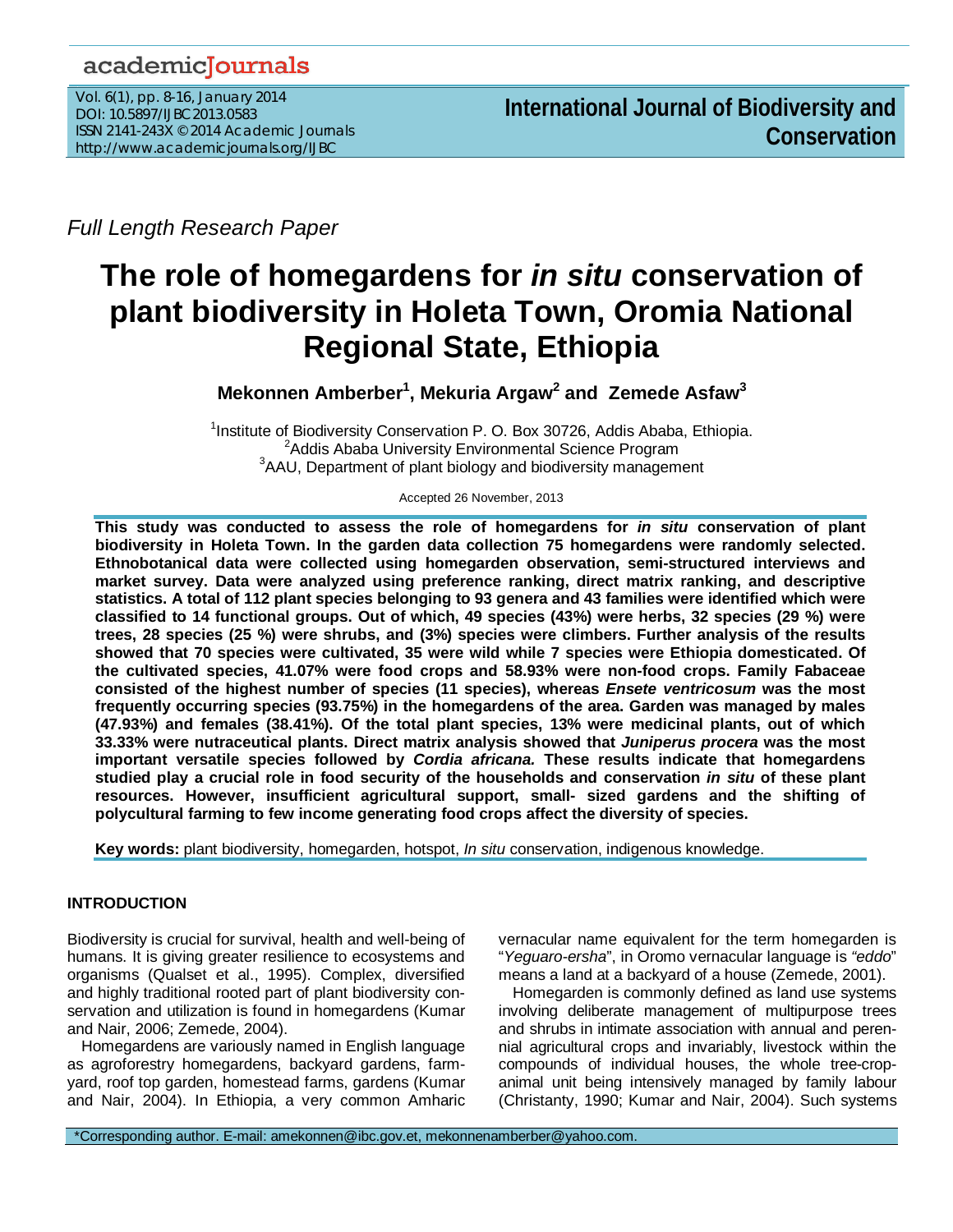are essentially man-made and reflect the wisdom of the traditional culture and ecological knowledge that have evolved over the years (Kumar and Nair, 2004; Abebe et al., 2010).

The high diversity of species in home gardens plays wide socioeconomic and ecological roles. because it is related with the production of food and other products such as firewood, fodders, spices, medicinal plants and ornamentals (Christanty, 1985), prevention of environmental deterioration commonly associated with monocultural production systems, income generating sites (Hoogerbuugge and Fresco, 1993) and *in situ* conservation of agrobiodiversty (FAO 2001; Watson and Eyzaguirre, 2002). Generally, homegardens serve as refuges to a number of plant species, particularly those not widely grown in the larger agroecosystems. Moreover, they are the place of enormous indigenous knowledge (Eyzaguirre and Linares, 2004).

Ethiopia is one of the eight world's centers of origin and diversity of agricultural products. The tremendous variety and complexity of genetic resources results from *in situ* conservation of plants traditionally grown in homegardens (Zemede, 2001; Kumar and Nair, 2004). However, homegardens are currently under threat of genetic erosion such as, the displacement of great variety of landraces by few high-yielding varieties, loss of traditional knowledge of cropping patterns and management practices, socioeconomic factors and drought (Kumar and Nair, 2004; Zemede, 2004).

In Ethiopia, inventory and documentation of home gardens are very few. It has been concentrated in south and southwestern parts of Ethiopia (Zemede and Zerihun, 1997; Tesfaye, 2005; Talemos Seta, 2007; Abebe et al., 2010). Thus, the study was initiated to increase the knowledge of homegardens of northwestern Ethiopia, specifically in west part of Ethiopia, Holeta Town region. We provided analysis regarding plant species, management practices of local people and their contribution for agrobiodiversity conservation in this region.

#### **MATERIALS AND METHODS**

#### **Description of the study area**

Holeta Town is situated at a distance of 31 km West of Addis Ababa and located at 9°02' N latitude and 38°29' E longitude. The Town has an area of 5550 ha. Holeta Town is found in Oromia National Regional State (ONRS) of Ethiopia. Holeta Town is found at an average altitude of 2449 m a.s.l.

#### **Selection of study sites and informants**

During a reconnaissance survey (September, 2010) of the study area, overall information was obtained. Consequently, four study sites were identified and selected based on the presence of traditional homegarden practices and various ethnic communities (languages). They are described as Welayita community site (W.C.S), Gurage community site (G.C.S), Oromo community site (O.C.S) and Mixed community site (M.C.S).

A total of 400 houses (100 for each site) were randomly selected to determine the frequency of homegardens and to identify their local positions (front-yard, back-yard, side-yard or others). To undergo data collection and analysis, 75 homegardens were selected randomly from houses that practice homegardening. A total of 12 knowledgeable key informants were systematically selected from different sites with the assistance of community elders and local developmental agents for ethnobotanical data collection.

#### **Data collection**

Ethnobotanical data were collected by using semi structured interviews, field observation, market survey and ranking and scoring methods (Martin, 1995; Cotton, 1996). Interviews and discussions were conducted in Amharic (the local language) using a checklist of topics.

Direct matrix ranking was calculated for five multipurpose tree species in order to assess their relative importance to local people and to generate a matrix that represents the views of the entire community. Based on their relative uses, selected twelve key informants were asked to assign use values for each plant (using the following category  $5 = \text{best}$ ,  $4 = \text{very good}$ ,  $3 = \text{good}$ ,  $2 = \text{less used}$ ,  $1 =$  least used and  $0 =$  not used). In the end, the results of twelve respondents were summed up to generate a matrix that represents the views of the entire community (Martin, 1995; Cotton, 1996). Preference ranking was calculated for six food crops to determine the relative importance to local people. This technique was employed to rank some selected homegarden species according to their significances. Based on their personal preference of efficacy, selected informants were asked to assign use values for each plant (Highest score (10), while the one with the least effectiveness given the lowest score (1). The numbers are summed for all respondents, giving an overall ranking for the items by the selected group of respondents (Martin, 1995; Cotton, 1996).

#### **Floristic composition data and plant identification**

Floristic composition data collection was conducted on 75 sample plots of 10 m  $\times$  10 m (100 m<sup>2</sup>) were delimited in 75 representative homegardens giving a total of  $7500 \text{ m}^2$  or 0.75 ha. Then, counts of each species (presence or absence) were conducted on each plot. Specimens of plants found to be the homegardens were collected and local names and habits of each plant were recorded with the help of key informants and development agents. Botanical names were established by comparing specimens with those at the National Herbarium, Science Faculty of Addis Ababa University using available floras.

#### **Data analysis**

Ethnobotanical data were analyzed and summarized using descripttive statistical methods (percentages) and floristic composition data were analyzed for species diversity using appropriate equations of the following parameters: Frequency, Frequency classes A-E, Density, Shannon and Wiener index (H'), evenness and species richness, and Sorensen's Index of similarity (Kent and Coker, 1992; Shannon and Wiener, 1949; Whittaker, 1972)

#### **RESULTS AND DISCUSION**

#### **Structure of homegardens in Holeta Town**

The survey of 400 houses in Holeta Town indicated that 342 (85.50%) households were practicing homegardening.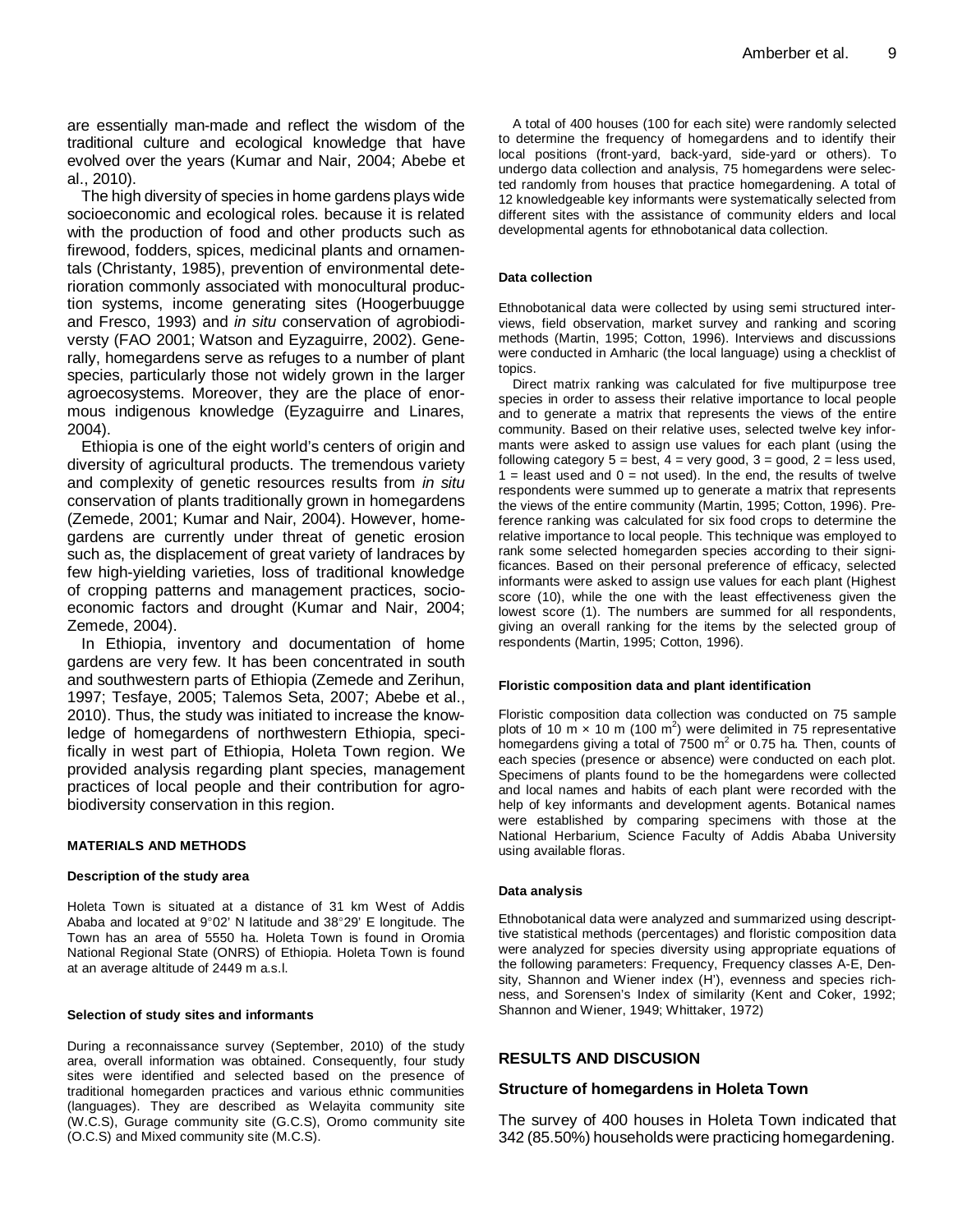The positions of homegardens are varying in type. The same case was reported by Zemede (2002), and Talemos Seta (2007).The size and diversity of species in the study area have positive correlations. With increase in holding size, more variations in species composition were encountered. Similarly, Tesfaye (2005) reported the same result in the study of diversity in homegarden agroforestry system of southern Ethiopia.

Homegardens in the study area are composed of trees, shrubs, herbs, climbing plants and food crops in different strata. They consist of trees approximately 10 to 15 m on the upper strata (*Eucalyptus camaldulensis, Erythrina brucei, Cupressus lusitanica*). Fruit crops *(Prunus persica)*  and *Ensete ventricosum* encompassed the middle strata. Herbaceous plants up to 1 m from the ground strata *(Brassica carinata, Cymbopogon citrates*, *Beta vulgaris, Brassica carinata, Brassica oleracea, Daucus carota, Lycopersicon esculentum* and *Ocimum basilicum).* However, the horizontal structure of the species declines as one goes from homegarden to the out fields. This was also reported by Tesfaye (2005) in coffee-enset-based Sidama homegardens and Talemos (2007) enset-based homegardens in Welayita.

## **Plant diversity and composition of the homegardens of Holeta Town**

A total of 112 plant species were identified and documented from the study area (Appendix I). These plant species were classified into 93 genera and 43 families. The commonly represented families were Fabaceae which contains 11 species, followed by Rutaceae and Poaceae in the second rank, which contain 8 species each, and Solanaceae in the third with 7 plant species.

The richest homegarden contained 47 species; whereas, the poorest garden contained 4 species and the mean was 22 species per homegarden. Among the recorded species, only 34 species (26.79%) were found in all study sites and 5 species in only two homegardens. From 112 plants species identified, 6.25% were indigenous plants such as *E. ventricosum*, *Juniperus procera* (Appendix I); 35 species were wild plants which grow, and 70 species were cultivated crops.

The growth form of the species were 49 (43%) herb species, 32 (29%) tree species, 28 (25%) shrub species, and 3% were climber plants. *E. camaldulensis*, *C. lusitanica*, and *Prunus persica* were the top tree species. *Rhamnus prinoides*, *Catha edulis*, and *Dovyalis caffra* were the most prominent shrub species in the study area.

The homegarden flora is composed of both food and non-food plants, accounting for 41.07% and 58.93% of the total of species respectively. Among the food crops, 19 species (17%) were fruit species, 15 species (13%) were vegetables and 6% pulses & cereals and ranked 1 to 3 in that order. On the other hand, from non-food components of the garden grown species, medicinal plants

were 13% and construction & building plants were 12% and miscellaneous consisting of 5% ranked 1 to 3, respectively.

From the total number of species recorded in the study area, *E. ventricosum* (93.75%) was the most frequent species, followed by *E. camaldulensis* (90.63%).The species distributed in the frequency classes indicated 6.22% of high frequency values species occurred in higher frequency classes A and B. These classes include *E. ventricosum, E. camaldulensis*, *Justicia shimperiana, C. edulis, Solanum tuberosum* and *R. prinoides*. The remaining species were distributed in frequency classes C, D and E in ascending order containing 13.39%, 20.54% and 59.85% in that order a total of 93.78%, that indicated that more than half of species showed low frequencies. These results indicated that homegardens play a vital role in *in situ* conservation of agrobiodiversity (Lamprecht, 1989).

The value of Shannon-Wiener diversity index of sites ranges from 3.016 to 3.28 (Table 1). Naturally the Shannon's index value varies from 1.5 to 3.5 and rarely exceeds 4.5 (Kent and Coker, 1992).

Sorenson similarity index of the study area ranged from 0.206 - 0.346 or below 0.5 (Table 2), indicating the existence of low similarities/high species diversity among the recognized sites (Table 3). It may be related to the existence of diversified ethnic society in the study area, dissimilar habits for growing plants and preference of food crops as illustrated in (Table 4).

## **Factors that affect homegarden plant diversity**

According to the results of semi-structured interviews, the diversity and productivity of homegardens in the study area were mainly affected by lack of agricultural support/ extension service (81.25%). Disease and pests are the main biological factors of the Welayita and Gurage community sites, which damaged market and nonmarket crops like *B. oleracea, Prunus persica,* and *S. tuberosum*.

## **Food plants in Holeta Town homegardens for nutrition and food security**

Out of 112 plant species identified in the study area, 43 species distributed among 36 genera and 17 families were documented as food plants which accounted for 41.07% of the total. Among these, 45.50% were fruits, 30.23% vegetables, 13.95% pulses & cereals, 10.32% tubers and roots and 4% were spices. The fruits are the most usable parts (39.96%) and roots were least usable parts (4.35%) of the food plants. The diversity of food crops of the study area had significant role to increase nutritional and income status of the local people. Consequently, *P. persica* the most preferred and *Allium sativum* was the least preferred food crop (Table 4).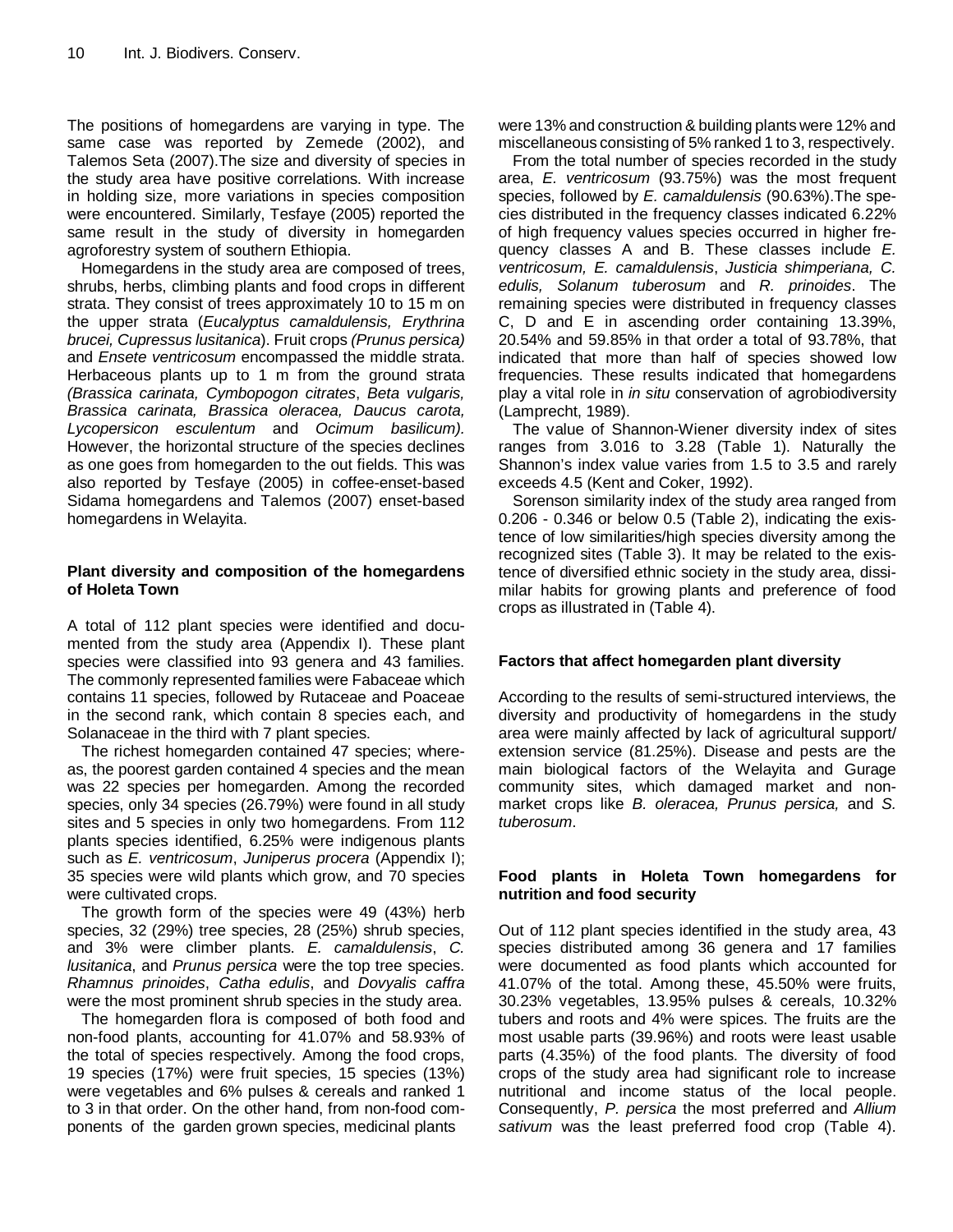| <b>Study site</b> | Number of species (richness) | Shannon's index (H') | (H'/H'max) |
|-------------------|------------------------------|----------------------|------------|
| Welayita C. D. S. | 81                           | 3.260                | 0.74       |
| Oromo C. D. S.    | 57                           | 3.016                | 0.76       |
| Gurage C. D. S    | 65                           | 3.283                | 0.79       |
| Mixed C. S        | 87                           | 3.161                | 0.72       |

**Table 1.** Species numbers, Shannon Wiener diversity index and species evenness foreach study site.

**Table 2.** Sorenson similarity index of the homegardens of the study area.

|                |       | Clustered HGs Oromo C. D. S Welayita C. D. S Gurage C. D. S Mixed C. S |       |      |
|----------------|-------|------------------------------------------------------------------------|-------|------|
| Oromo C.D.S    | 1.00  |                                                                        |       |      |
| Welayita C.D.S | 0.346 | 1.00                                                                   |       |      |
| Gurage C.D.S   | 0.212 | 0.217                                                                  | 1.00  |      |
| Mixed C. S.    | 0.206 | 0.226                                                                  | 0.214 | 1.00 |

**Table 3.** Frequency of factors that affect diversity of homegardens.

|                              | Study site and frequency of factor |       |                          |       |              |            |  |  |
|------------------------------|------------------------------------|-------|--------------------------|-------|--------------|------------|--|--|
| <b>Factor</b>                | Welayita                           | Oromo | Gurage                   | Mixed | <b>Total</b> | percentage |  |  |
| Lack of agricultural support |                                    |       | 8                        | 8     | 26           | 81.25      |  |  |
| Disease and pests            | 8                                  | 3     | 8                        | 5     | 24           | 75.00      |  |  |
| Garden size                  | 5                                  |       |                          | 6     | 19           | 59.38      |  |  |
| Lack of water availability   | っ                                  | 8     | $\overline{\phantom{0}}$ |       | 17           | 53.13      |  |  |
| Other                        |                                    |       | 3                        |       | 5            | 15.63      |  |  |
| Market access                |                                    | റ     |                          |       |              | 12.50      |  |  |

**Table 4.** Simple preferences ranking for widely used food crops in homegardens: 10- for most valuable, 1- for least valuable.

|                         |    |    |    |    |    |    |    | Key informant |   |    |    |    |                    |      |
|-------------------------|----|----|----|----|----|----|----|---------------|---|----|----|----|--------------------|------|
| Scientific name         |    |    |    | 4  | 5  | 6  |    | -8            | 9 | 10 | 11 | 12 | <b>Total score</b> | Rank |
| Prunus persica          | 10 |    | 8  | 5  | 10 | 9  | 5  | 6             |   | 10 |    |    | 81                 |      |
| Malus sylvestris        |    | 6  | 10 |    | 4  | 5  | 10 | 10            | 5 | 8  | 9  | -9 | 79                 | 2    |
| Solanum tuberosum       |    | 10 |    | 4  | 8  | 6  | 9  | 5             | 8 | 6  | 9  | -5 | 78                 | 3    |
| Ensete ventricosum      | 2  | 9  | 8  | 8  | 9  | 8  | 4  | 3             | 9 | 8  | 4  | -3 | 75                 | 4    |
| Lycopersicon esculentum | 6  |    |    | 10 | 6  | 10 | 3  | 4             | 8 | 5  |    | -6 | 69                 | 5    |
| Allium sativum          | 4  |    | 6  | 6  |    | Δ  |    |               |   | 9  | 8  | 5  | 55                 | 6    |

## **Important homegarden tree species with multiple uses**

Homegarden owners and other people in Holeta Town have the tradition of using various tree species found in their homegardens for different purposes. The results of 12 key informants using direct matrix ranking in the four study sites showed that tree species have versatile uses (Table 5). The tree species were chosen according to the informant's consensus. Thus, *Juniperus procera* showed a total score of 239 (79.67%) and ranked first, *Cordia africana* and *Olea europaea* with a total of 227 (75.33%) and 219 (73%) second and third positions, respectively.

## **Homegarden plant species of HoletaTown with medicinal values**

The traditions of planting nutraceutical plants and wild plant species in homegardens for medicinal purposes have a vital role to *in situ* conservation of agrobiodiversity. From a total of plant species (112) identified in the present study, 13% were used as traditional medicinal plants and distributed among 15 genera in 9 families (Appendix II). Among these, 33.33% were nutraceutical plants (Table 6) and 60% were wild plants. The findings obtained were similar to that of Belachew et al. (2003) that reported 133 plant species grown in the 'Gamo'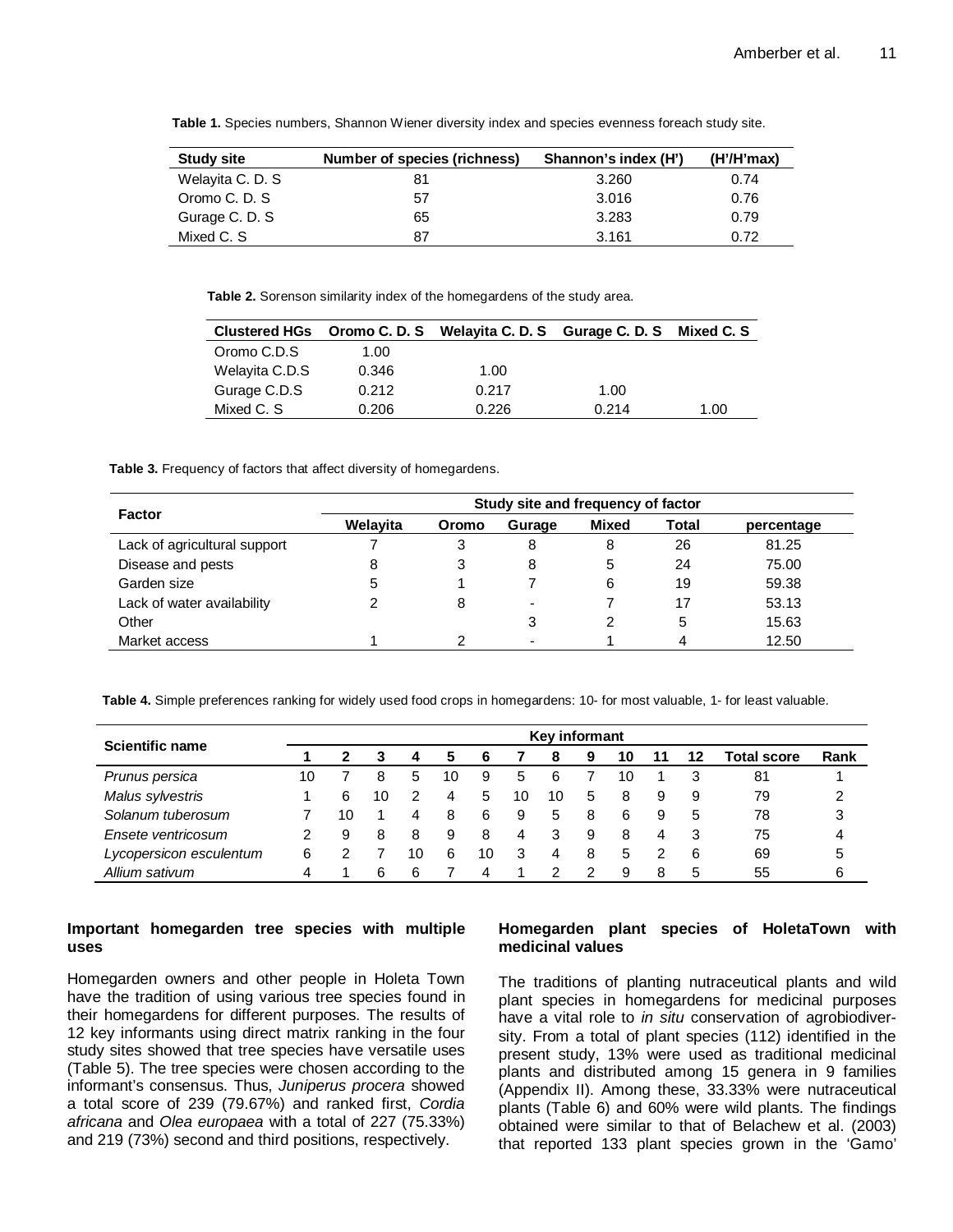|                        | <b>Attributes and score</b> |              |                          |               |                   |              |                |      |       |
|------------------------|-----------------------------|--------------|--------------------------|---------------|-------------------|--------------|----------------|------|-------|
| <b>Scientific name</b> | Construction<br>and crafts  | Fuel<br>wood | <b>Medicine</b>          | Live<br>fence | Soil<br>fertility | <b>Shade</b> | Total<br>score | Rank | %     |
| Cordia africana        | 47                          | 34           | ٠                        | 44            | 57                | 45           | 227            | 2    | 75.33 |
| Juniperus procera      | 55                          | 32           | $\overline{\phantom{a}}$ | 54            | 54                | 44           | 239            |      | 79.67 |
| Eucalyptus globulus    | 40                          | 56           | 55                       | 32            | 10                | 23           | 216            | 4    | 71.33 |
| Olea europaea          | 44                          | 28           | 23                       | 31            | 44                | 49           | 219            | 3    | 73    |
| Acacia Sesbania        | 43                          | 55           | ٠                        | 33            | 42                | 22           | 195            | 5    | 65    |

**Table 5.** Results of direct matrix ranking of five homegarden tree species and its six major uses. According to the 12 key informants.

**Table 6.** Medicinal and food (nutraceutical) plant species found in the study area.

| Specie name           | Part used as medicine | <b>Health problems</b>                              | Method of preparation and use                                                                                                                   |
|-----------------------|-----------------------|-----------------------------------------------------|-------------------------------------------------------------------------------------------------------------------------------------------------|
| Allium sativum        | <b>Bulb</b>           | abdominal<br>Headache.<br>crump and flue            | The bulb is eaten alone or with Zingiber officinale                                                                                             |
| Ensete<br>ventricosum | Corm. leaf            | Broken limbs                                        | The underground corm is boiled and is eaten to recover<br>from injured limbs                                                                    |
| Punica<br>granatum    | Leaf                  | Expel tape worm                                     | Decoction of the leaf is reported to be used as a tape<br>worm remedy                                                                           |
| Lepidium<br>sativum   | Seed                  | Constipation,<br>evil<br>eye<br>diarrhea, skin rash | The seeds are ground, mixed with lemon & water & are<br>taken orally to cure constipation & diarrhea / rubbed on<br>the skin to treat skin rash |

south Ethiopia homegardens of which 18 were medicinal plants.

## **Indigenous knowledge and homegarden management practices in Holeta Town**

For maintenance, the diversity of homegarden species in Holeta Town depends on various indigenous management activities. Belachew et al. (2003) and Talemos (2007) confirmed the same results.

Homegarden owners of Welaiyta and Gurage communities sites developed indigenous knowledge about the preparation, classification and cultivating of *E. ventricosum. E. ventricosum* is a versatile crop that is used for food, fodder, medicinal and other uses (Table 7). In regions surrounding the study site, Zemede and Zerihun (1997) reported similar perception with regard to the functions of this valuable crop.

One of the best aspects of indigenous knowledge in the study area is work division in managing homegardens. Females managed (38.41%) vegetables, spices, and medicinal plants by planting, weeding, watering and selling (Christianity, 1990). Males participated (47.93%) cultivating cash crop plants and digging, designing, finding seed

**Table 7.** Eight landraces of *Ensete ventricosum* recorded in Gurage community site.

| Local variety name | <b>Use</b>                     |
|--------------------|--------------------------------|
| Kancho (G)         | Food, Fodder, Fiber            |
| Key enset (G)      | Medicinal, Food, Fiber, Fodder |
| Guariye (G)        | Medicinal, Food, Fiber, Fodder |
| K'ebbena (G)       | Medicinal, Food, Fiber, Fodder |
| Deriye (G)         | Food, Fiber, Fodder            |
| Ankefe (G)         | Food, Fiber, Fodder            |
| Demret (G)         | Medicinal, Food, Fiber, Fodder |
| Safar (G)          | Medicinal, Food, Fiber, Fodder |

G: Gurage language.

and seedling. Zemede (2002) remarked that the male family head is often accountable for designing homegarden structure, identifying suitable places for positioning the major crops, monitoring and strongly impacting the structure and direction of homegarden development. Our results confirmed homegardens are useful for the maintenance of good health in developing countries as also reported by UNICEF (1982). This indigenous know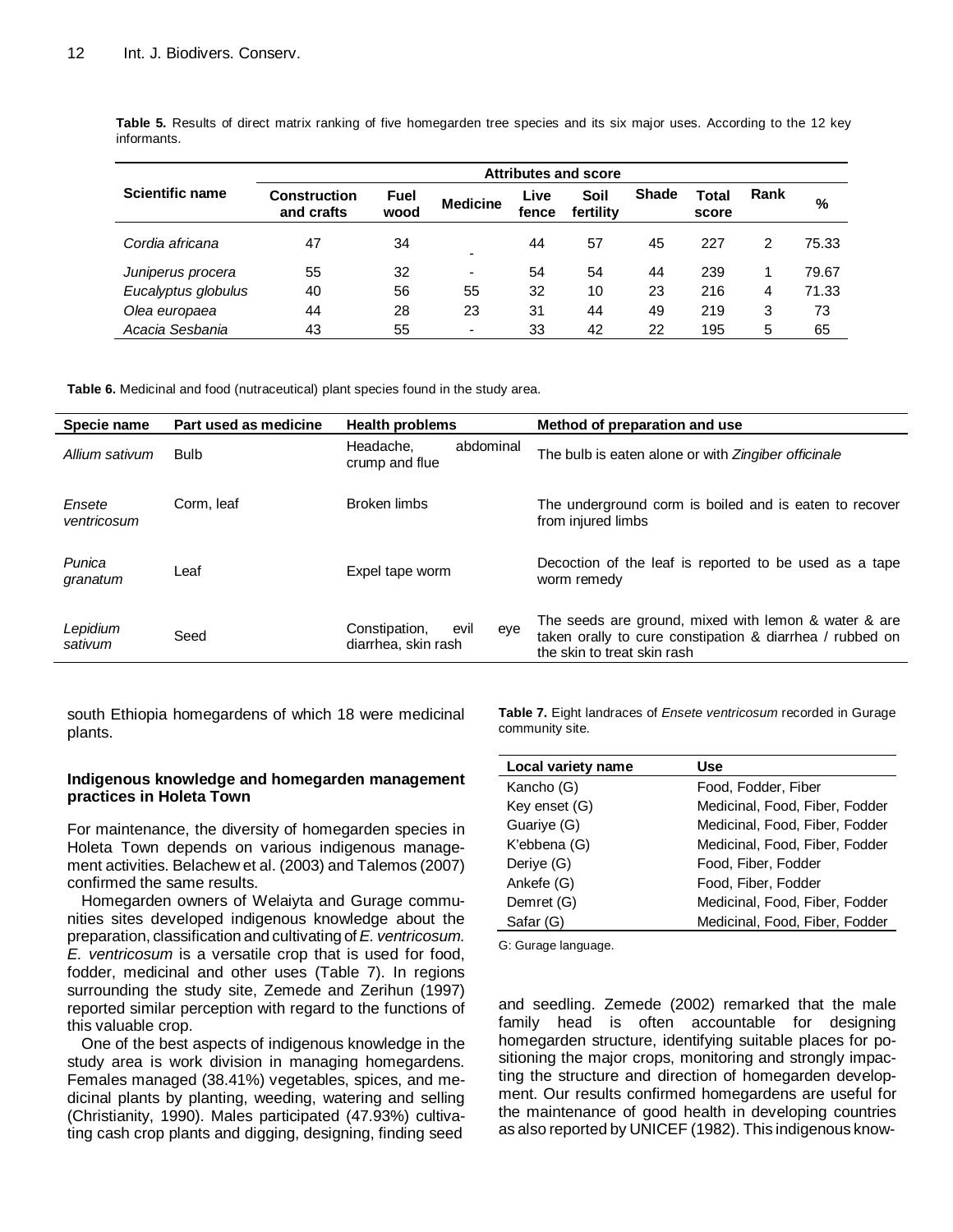ledge is also important in the development of modern medicines as reported by Dawit et al. (2003) and Fisseha (2007).

### **CONCLUSION**

The results of this study indicated that homegardens in Holeta Town had high species diversity and a rich floristic composition that is worthy of *in situ* conservation of plant biodiversity, trial sites of new variety of income source vegetables and other species. In addition, homegardens provide significant contributions for the gardener and the society as source of supplementary food, medicinal functions, and income. However, insufficient agricultural support, small sized garden and disease and pests affect the diversity of species. If these challenges receive attention by concerned institutions and researchers, the hotspot will maintain its existing biodiversity and traditional management systems on a sustainable basis in the future.

## **ACKNOWLEDGEMENTS**

The principal author owes gratitude to the Holeta informants who quite willingly shared their valuable knowledge by showing the homegarden plants demonstrating and elaborating their uses.

#### **REFERENCES**

TesfayeAbebe, K.F Wiersum, F. Bonger F (2010). Spatial and temporal variation in crop diversity in agroforestry homegardens of southern Ethiopia

- Belachew W, Zemede A, Sebsebe D (2003). Ethnobotanical Study of Useful Plants in Daniio Gade (Homegardens) In Southern Ethiopia. Ethiop. J. Biol. Sci., 2(2): 119-141.
- Christanty L (1985). Homegardens in Tropical Asia: A special reference to Indonesia. Proceedings of the First International Workshop on Tropical Homegarden, 2-December, 1985, Bandung, Indonesia, pp.39-42.
- Christanty L (1990). Homegardens in tropical Asia with special references to Indonesia .In: *tropical homegardens*, Pp .9-20 (Ladue, k. and Brazil, M. eds.). The United Nations University press, Tokyo, Japan.
- Cotton CM (1996). Ethnobotany: Principle and Applications. John Wiley Sons Ltd Chichester, England.
- Dawit A, Asfaw D, Kelbessa U (2003). Medicinal Plants and Other Useful Plants of Ethiopia. Ethiopian Health and Nutrition Research Institute, p.312.
- Eyzaguirre P, Linares O eds (2004). Homegardens and agro biodiversity. Smithsonian Press. Washington, D.C. p. 254.
- FAO (2001). Assessment of the World Food Security Situation. Committee on Food Security, Twenty-seventh Session, documents no CFS: 2001/2. FAO. Rome, Italy.
- Fisseha M (2007). An Ethnobotanical study of Medicinal Plants in Wonago woreda , SNNPR, Ethiopia. M. Sc. Thesis, Addis Ababa University, p.72.
- Hoogerbrugge I, Fresco LO (1993). Homegarden system: Agricultural characteristics and challenges. Intl. Inst. Environ. Devepment Gaxekeeper Series p.39.
- Kent M, Coker P (1992). Vegetation Description and Analysis: A practical approach. Belhaven Press, London. p. 263.
- Kumar BM, Nair PKR (2004). The enigma of tropical homegardens. Agroforestry Systems, Kluwer Academic Publisher.61:135-152.
- Kumar BM, Nair PKR (2006). Tropical Homegardens: A time-tested Example of Sustainable Agroforestry. Environmental Experts S. L., p. 377.
- Lamprecht H (1989). Siliculture in the tropics. Tropical forest ecosystems and their tree species possibilities and methods are the longterm utilization.  $T_2$ -verlagsgeslls chaft, RoBdort, Germany, p. 296.
- Martin GJ (1995). Ethnobotany: A method Manual. Chapman and Hall, London. pp. 265-270.
- Qualset CO, McGuire PE, Warburton ML (1995). Agrobiodiversity key to Agricultural productivity. Genetic Resource conservation program University of California, Davis, pp.35-41.
- Shannon CE, Wiener W (1949). The mathematical theory of Communication. Unversity of Illions Press. Urbana III.
- Talemos Seta (2007). Diversity in Ensete-Based Homegardens and Its Significance to Household Supply in Welayita (Southern Ethiopia): An Ethnobotanic Approach. M. Sc. Thesis, Addis Ababa University, p. 105.
- Tesfaye Abebe (2005). Diversity in Homegarden Agroforestry Systems of Southern Ethiopia. Ph. D dissertation, Wageningen University, **Netherlands**
- UNICEF (1982). Homoegarden Handbook Biodiversity guide for Ethiopia. Word Conservation Monitering Center, Cambridge, Euphytica 96:1-2.
- Watson JW, Eyzaguirre PB eds (2002). Homegardens and *in situ* conservation of plant genetic resources in farming systems. Proceedings of the Second International Home gardens Workshop, 17-19 July 2001, Witzenhausen, Federal Republic of Germany. Intl. Plant Genet. Resour Inst. (IPGRI), Rome, Italy pp.105-124.
- Whittaker RH (1972). Evolution and measurement of species diversity. Taxon. 21:213-251.
- Zemede Asfaw (2001). The role of homegardens in the production and conservation of medicinal plants. In: Conservation and Sustainable use of Medicinal plants in Ethiopia, (Medhin Zewdu and Abebe Demissie, eds.). Proceedings of the National Workshop on Biodiversity Conservation and Sustainable Use of Medicinal Plants in Ethiopia. 28 April - 1 May 1998. Institute of Biodiversity Conservation and Research, Addis Ababa, Ethiopia. pp. 76-91
- Zemede Asfaw (2002). Homegardens in Ethiopia: Some observations and generalizations. In: Homegardens and *In situ* Conservation of Plant Genetic Resources in Farming Systems, (Watson J. W. and Eyzaguirre, P.B., eds.). Proceedings of the Second International Homegardens Workshop, July, 2001, Witzenhausen, Germany. Intl. Plant Genet. Resour. Inst. Rome, Italy. pp.125-139
- Zemede Asfaw (2004). Homegarden and Agrobiodiversity. In: The enset based homegardens of Ethiopia, (Eyzaguirre and Linares eds.). Smithsonian Institution, Washington. pp. 123-147.
- Zemede Asfaw, Zerihun Woldu (1997). Crop association of homegardens in Walayta and Gurage in Southern Ethiopia. SINET*:* Ethiop. J. Sci. 20(1):73-90.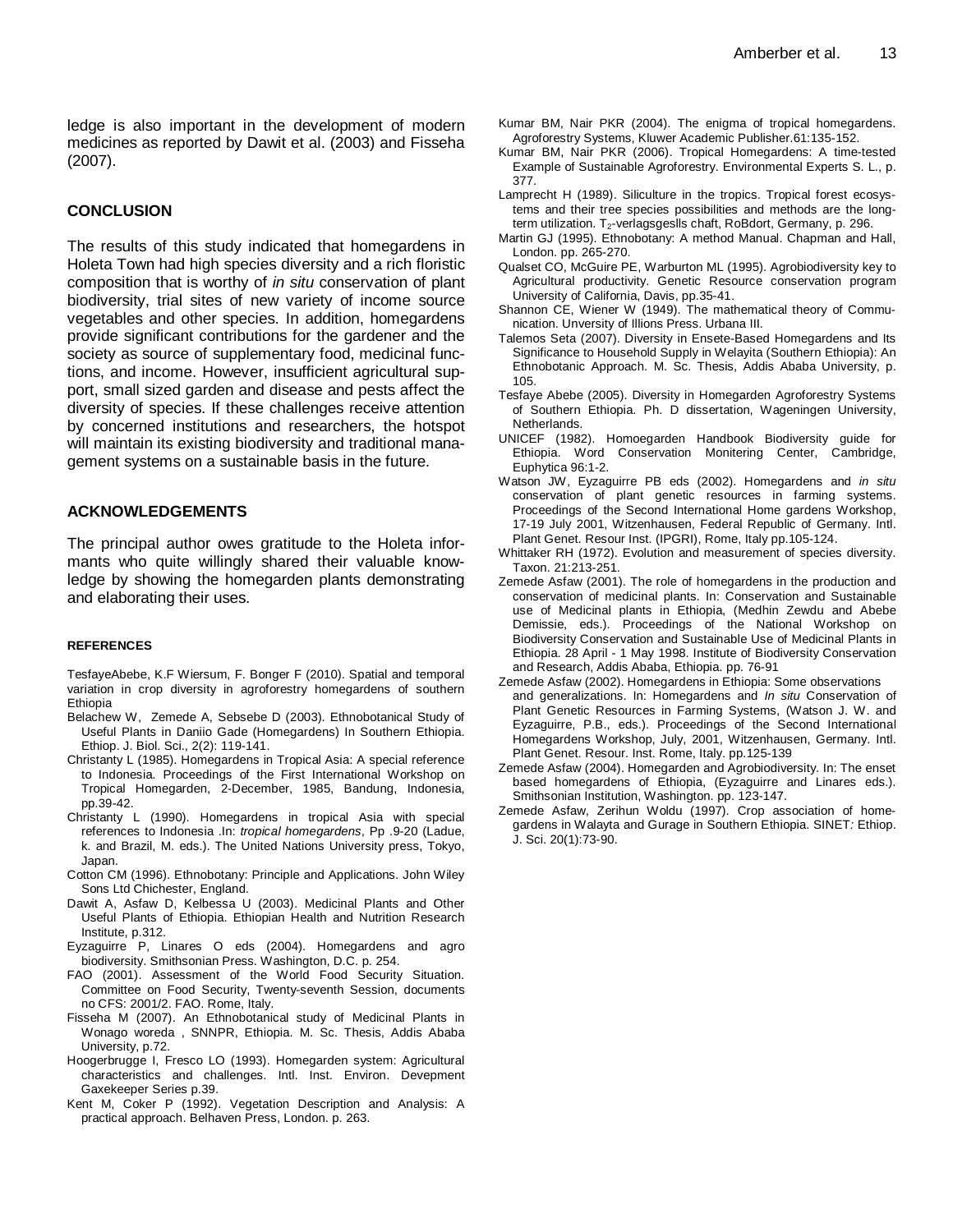**Appendix I:** List of plants found in Holeta homegardens.

| Scientific name of plants                  | Local name<br>(Amharic) | <b>Family name</b>  | <b>Habit</b> | <b>Collection</b><br>number |
|--------------------------------------------|-------------------------|---------------------|--------------|-----------------------------|
| Acacia abyssinica Hochst.ex Benth          | Grar (A)                | Fabaceae            | tree         | M035                        |
| Acacia melanoxylon R.Br                    | Omedla (A)              | Fabaceae            | tree         | M064                        |
| Acacia Sesbania (vahl) Benth               | Chaca (A)               | Fabaceae            | tree         | M114                        |
| Ajuga integrifolia Buch-Ham ex-D.Don       | Armagusa (A)            | Lamiaceae           | herb         | M98                         |
| Allium cepa L.                             | Key shinkurt (A)        | Alliaceae           | herb         | M033                        |
| Allium porrum L.                           | Baro shinkurt (A)       | Alliaceae           | herb         | M023                        |
| Allium sativum L.                          | Netch shinkurt (A)      | Alliaceae           | herb         | M040                        |
| Allophylus abyssinicus (Hochest) Radlkofer | Embuse (A)              | Sapnidaceae         | tree         | M059                        |
| Anethum graveolens L.                      | lensilal (A)            | Apiaceae            | herb         | M053                        |
| Apium graveolens L.                        | Yeshorba kitel (A)      | Apiaceae            | herb         | M014                        |
| Artemisia absinthium L.                    | Arrity (A)              | Asteraceae          | herb         | M101                        |
| Arundo donax L.                            | Shenbeko (A)            | Poaceae             | herb         | M083                        |
| Asparagus africanus L am                   | Serity (A)              | Asparagaceae        | climber      | M021                        |
| Asplenium aethiopicum (Burm.f.)Bech        | Fern (E)                | Aspleniaceae        | herb         | M02                         |
| Beta vulgaris L.                           | Keyisir (A)             | Chenopodiaceae      | herb         | M074                        |
| Beta vulgaris L.                           | Kosta (A)               | Chenopodiaceae      | herb         | M056                        |
| Brassica carinata A.Br.                    | Yeguragie gomen (A)     | <b>Brassicaceae</b> | herb         | M088                        |
| Brassica integrifolia L.                   | Tikel gomen (A)         | <b>Brassicaceae</b> | herb         | M109                        |
| Brassica oleracea L. var. capitata         | Yewer gomen (A)         | <b>Brassicaceae</b> | herb         | M093                        |
| Brassica oleracea L.                       | Gomen (A)               | <b>Brassicaceae</b> | herb         | M030                        |
| Buddleja davidii Franch.                   | Amfar (A)               | Loganiaceae         | shrub        |                             |
| Callistemon citrinus (Curtis) Skeels       | Bottle brush (E)        | Myrtaceae           | tree         | M081                        |
| Canavalia africana L.                      | Adenguara (A)           | Fabaceae            | herb         | M09                         |
| Citrus paradisi L.                         | Gripe fruit (A)         | Rutaceae            | shrub        | M028                        |
| Canna indica L.                            | Setakuri (A)            | Cannaceae           | herb         | M094                        |
| Capsicum annuum L.                         | Yeferenge karia (A)     | Solanaceae          | herb         | M041                        |
| Carica papaya L.                           | Papay (A)               | Caricaceae          | herb         | M115                        |
| Capsicum frutescens L.                     | Yabish karia (A)        | Solanaceae          | herb         | M071                        |
| Carissa spinarum L.                        | Agam (A)                | Apocynaceae         | shrub        | M025                        |
| Casimiroa edulis La Llave                  | Casimer (A)             | Rutaceae            | tree         | M022                        |
| Catha edulis (Vahl.) Forssk.ex Endl        | Chat $(A)$ $(E)$        | Celastraceae        | shrub        | M038                        |
| Citrus aurantium L.                        | Komtate (A)             | Rutaceae            | shrub        | M090                        |
| Citrus aurantifolia (Christm.) Swingle     | Lomi (A)                | Rutaceae            | shrub        | M018                        |
| Citrus medica L.                           | Tirengo (A)             | Rutaceae            | shrub        | M05                         |
| Citrus sinesis L. Osb                      | Birtukan (A)            | Rutaceae            | shrub        | M010                        |
| Coccinia abyssinica (Lam) Cogn             | Anchote (O)             | Cucurbitaceae       | herb         | M103                        |
| Coffea arabica L.                          | Buna (A)                | Rubiaceae           | shrub        | M034                        |
| Cordia africana Lam.                       | Wanza (A)               | Boraginaceae        | tree         | M089                        |
| Croton macrostachyus Del.                  | Bisana (A)              | Euphorbiaceae       | tree         | M024                        |
| Cucumis sativus L.                         | Kiar (A)                | Cucurbitaceae       | herb         | M061                        |
| Cucurbita pepo L.                          | Duba (A)                | Cucurbitaceae       | herb         | M043                        |
| Cupressus Iusitanica Mill.                 | Yefireng tid (A)        | Cupressaceae        | tree         | M090                        |
| Cymbopogon citralus (DC) Stapf             | Tej-sar (A)             | Poaceae             | herb         | M070                        |
| Daucus carota L.                           | Karot (A)               | Apiaceae            | herb         | M112                        |
| Dovyalis caffra (Hook.f.Harv.)Hook.f.      | Kosim (A)               | Flacourtiaceae      | shrub        | M079                        |
| Ensete ventricosum (Welw) Cheesman         | Enset (A)               | Musaceae            | herb         | M087                        |
| Eragrostis tef (Zucc.)                     | Tef(A)                  | Poaceae             | herb         | M046                        |
| Erythrina brucei Schweinf                  | Korich (A)              | Fabaceae            | tree         | M036                        |
| Eucalyptus camaldulensis Dehnh             | Netch bahrzaf (A)       | Myrtaceae           | tree         | M096                        |
| Eucalyptus globulus Labill                 | Key bahrzaf (A)         | Myrtaceae           | tree         | M092                        |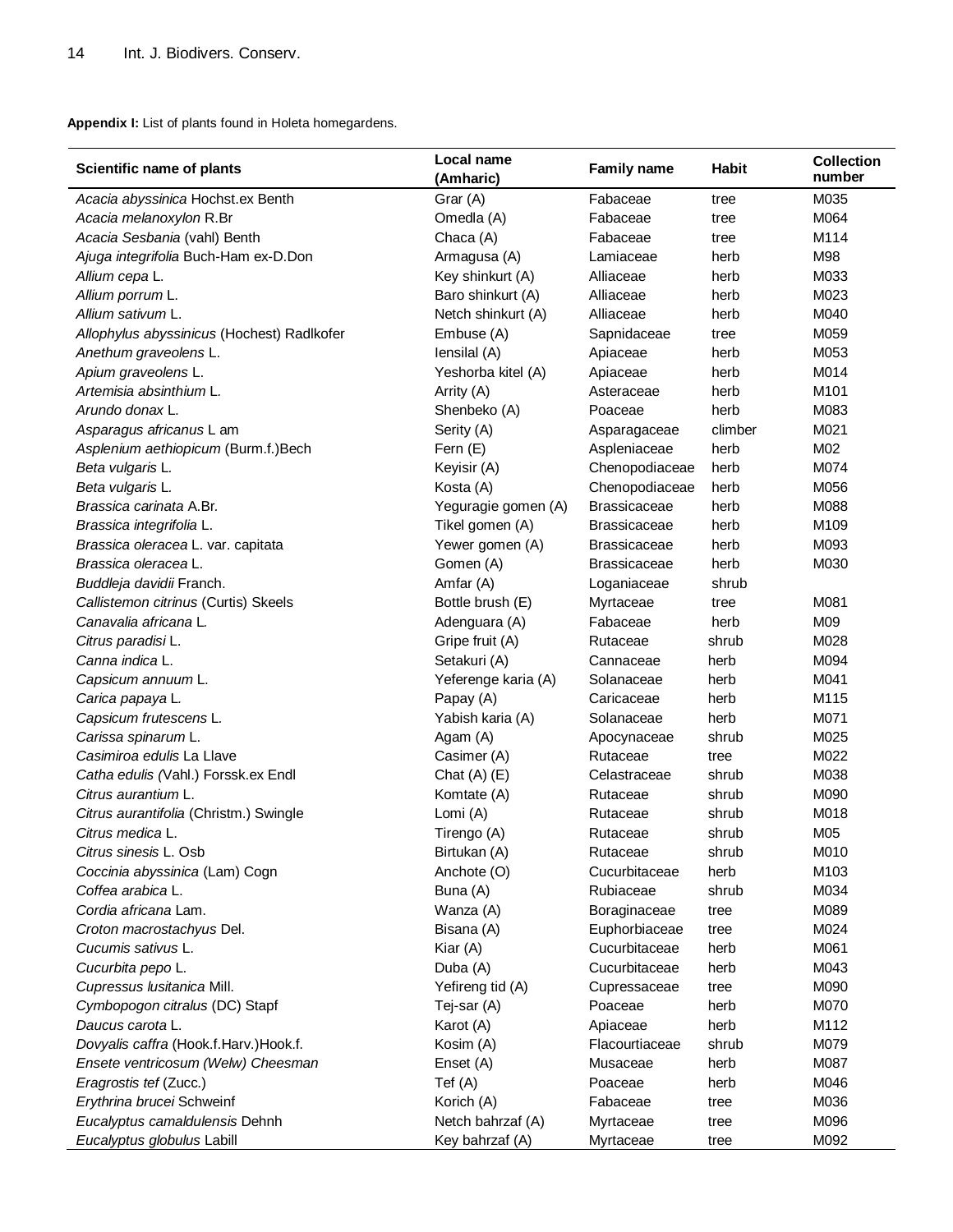**Appendix I.** Contd.

| Yegoma zaf (A)               | Moraceae                                                                                                                                                                                                                                                                                                                                                                                                                                                            | tree                                                                                                                                                                                                        | M03                                                                                                     |
|------------------------------|---------------------------------------------------------------------------------------------------------------------------------------------------------------------------------------------------------------------------------------------------------------------------------------------------------------------------------------------------------------------------------------------------------------------------------------------------------------------|-------------------------------------------------------------------------------------------------------------------------------------------------------------------------------------------------------------|---------------------------------------------------------------------------------------------------------|
| Sholla (A)                   | Moraceae                                                                                                                                                                                                                                                                                                                                                                                                                                                            | tree                                                                                                                                                                                                        | M073                                                                                                    |
| Koso (A)                     | Rosaceae                                                                                                                                                                                                                                                                                                                                                                                                                                                            | tree                                                                                                                                                                                                        | M019                                                                                                    |
| Gebs (A)                     | Poaceae                                                                                                                                                                                                                                                                                                                                                                                                                                                             | herb                                                                                                                                                                                                        | M052                                                                                                    |
| Yabesha tid (A)              | Cupresaceae                                                                                                                                                                                                                                                                                                                                                                                                                                                         | tree                                                                                                                                                                                                        | M072                                                                                                    |
| Sensel (A)                   | Acanthceae                                                                                                                                                                                                                                                                                                                                                                                                                                                          | shrub                                                                                                                                                                                                       | M078                                                                                                    |
| Selata (A)                   | Asteraceae                                                                                                                                                                                                                                                                                                                                                                                                                                                          | herb                                                                                                                                                                                                        | M060                                                                                                    |
| Fetto (A)                    | <b>Brassicaceae</b>                                                                                                                                                                                                                                                                                                                                                                                                                                                 | herb                                                                                                                                                                                                        | M026                                                                                                    |
| Yeferenge mifakia (A)        | Oleaceae                                                                                                                                                                                                                                                                                                                                                                                                                                                            | tree                                                                                                                                                                                                        | M067                                                                                                    |
| Kessie (A)                   | Verbenaceae                                                                                                                                                                                                                                                                                                                                                                                                                                                         | shrub                                                                                                                                                                                                       | M051                                                                                                    |
| Koseret (A)                  | Verbenaceae                                                                                                                                                                                                                                                                                                                                                                                                                                                         | shrub                                                                                                                                                                                                       | M068                                                                                                    |
| Timatim (A)                  | Solanaceae                                                                                                                                                                                                                                                                                                                                                                                                                                                          | herb                                                                                                                                                                                                        | M084                                                                                                    |
|                              | Rosaceae                                                                                                                                                                                                                                                                                                                                                                                                                                                            | shrub                                                                                                                                                                                                       | M065                                                                                                    |
| Nana(A)                      | Lamiaceae                                                                                                                                                                                                                                                                                                                                                                                                                                                           | herb                                                                                                                                                                                                        | M080                                                                                                    |
|                              |                                                                                                                                                                                                                                                                                                                                                                                                                                                                     | tree                                                                                                                                                                                                        | M099                                                                                                    |
| Yeferenge injury (A)         | Rosaceae                                                                                                                                                                                                                                                                                                                                                                                                                                                            | tree                                                                                                                                                                                                        | M048                                                                                                    |
|                              | Musaceae                                                                                                                                                                                                                                                                                                                                                                                                                                                            | herb                                                                                                                                                                                                        | M044                                                                                                    |
| Ades (A)                     |                                                                                                                                                                                                                                                                                                                                                                                                                                                                     | shrub                                                                                                                                                                                                       | M045                                                                                                    |
|                              | Solanaceae                                                                                                                                                                                                                                                                                                                                                                                                                                                          | herb                                                                                                                                                                                                        | M016                                                                                                    |
| Besobila (A)                 | Lamiaceae                                                                                                                                                                                                                                                                                                                                                                                                                                                           | herb                                                                                                                                                                                                        | M031                                                                                                    |
|                              | Lamiaceae                                                                                                                                                                                                                                                                                                                                                                                                                                                           | shrub                                                                                                                                                                                                       | M017                                                                                                    |
|                              | Oleaceae                                                                                                                                                                                                                                                                                                                                                                                                                                                            | tree                                                                                                                                                                                                        | M057                                                                                                    |
|                              |                                                                                                                                                                                                                                                                                                                                                                                                                                                                     |                                                                                                                                                                                                             | M076                                                                                                    |
|                              |                                                                                                                                                                                                                                                                                                                                                                                                                                                                     |                                                                                                                                                                                                             | M013                                                                                                    |
|                              |                                                                                                                                                                                                                                                                                                                                                                                                                                                                     |                                                                                                                                                                                                             | M100                                                                                                    |
|                              |                                                                                                                                                                                                                                                                                                                                                                                                                                                                     |                                                                                                                                                                                                             | M066                                                                                                    |
|                              |                                                                                                                                                                                                                                                                                                                                                                                                                                                                     |                                                                                                                                                                                                             | M058                                                                                                    |
|                              |                                                                                                                                                                                                                                                                                                                                                                                                                                                                     |                                                                                                                                                                                                             | M020                                                                                                    |
|                              |                                                                                                                                                                                                                                                                                                                                                                                                                                                                     |                                                                                                                                                                                                             | M011                                                                                                    |
|                              |                                                                                                                                                                                                                                                                                                                                                                                                                                                                     |                                                                                                                                                                                                             | M055                                                                                                    |
|                              |                                                                                                                                                                                                                                                                                                                                                                                                                                                                     |                                                                                                                                                                                                             | M111                                                                                                    |
|                              | Pinaceae                                                                                                                                                                                                                                                                                                                                                                                                                                                            |                                                                                                                                                                                                             | M029                                                                                                    |
|                              | Fabaceae                                                                                                                                                                                                                                                                                                                                                                                                                                                            |                                                                                                                                                                                                             | M07                                                                                                     |
|                              | Lamiaceae                                                                                                                                                                                                                                                                                                                                                                                                                                                           |                                                                                                                                                                                                             | M010                                                                                                    |
|                              |                                                                                                                                                                                                                                                                                                                                                                                                                                                                     | tree                                                                                                                                                                                                        | M062                                                                                                    |
|                              | Rosaceae                                                                                                                                                                                                                                                                                                                                                                                                                                                            | tree                                                                                                                                                                                                        | M063                                                                                                    |
|                              | Rosaceae                                                                                                                                                                                                                                                                                                                                                                                                                                                            | tree                                                                                                                                                                                                        | M042                                                                                                    |
|                              | Rosaceae                                                                                                                                                                                                                                                                                                                                                                                                                                                            | tree                                                                                                                                                                                                        | M027                                                                                                    |
|                              |                                                                                                                                                                                                                                                                                                                                                                                                                                                                     | tree                                                                                                                                                                                                        | M050                                                                                                    |
|                              | Punicaceae                                                                                                                                                                                                                                                                                                                                                                                                                                                          | shrub                                                                                                                                                                                                       | M049                                                                                                    |
| Gasho (A)                    | Rhamanceae                                                                                                                                                                                                                                                                                                                                                                                                                                                          | shrub                                                                                                                                                                                                       | M039                                                                                                    |
| Golo (A)                     |                                                                                                                                                                                                                                                                                                                                                                                                                                                                     | shrub                                                                                                                                                                                                       | M107                                                                                                    |
| Tigerda (A)                  | Rosaceae                                                                                                                                                                                                                                                                                                                                                                                                                                                            | shrub                                                                                                                                                                                                       | M095                                                                                                    |
|                              | Lamiaceae                                                                                                                                                                                                                                                                                                                                                                                                                                                           | shrub                                                                                                                                                                                                       | M037                                                                                                    |
|                              | Rutaceae                                                                                                                                                                                                                                                                                                                                                                                                                                                            | shrub                                                                                                                                                                                                       | M032                                                                                                    |
|                              | Poaceae                                                                                                                                                                                                                                                                                                                                                                                                                                                             | herb                                                                                                                                                                                                        | M012                                                                                                    |
|                              |                                                                                                                                                                                                                                                                                                                                                                                                                                                                     | tree                                                                                                                                                                                                        | M113                                                                                                    |
| Kundoberberie (A)            | Ancardiaceae                                                                                                                                                                                                                                                                                                                                                                                                                                                        | tree                                                                                                                                                                                                        | M04                                                                                                     |
|                              |                                                                                                                                                                                                                                                                                                                                                                                                                                                                     |                                                                                                                                                                                                             |                                                                                                         |
|                              |                                                                                                                                                                                                                                                                                                                                                                                                                                                                     |                                                                                                                                                                                                             |                                                                                                         |
| Sesbania (A)                 | Fabaceae<br>Solanaceae                                                                                                                                                                                                                                                                                                                                                                                                                                              | shrub<br>herb                                                                                                                                                                                               | M104                                                                                                    |
| Yabish awit (A)<br>Dinch (A) | Solanaceae                                                                                                                                                                                                                                                                                                                                                                                                                                                          | herb                                                                                                                                                                                                        | M001<br>M039                                                                                            |
|                              | Pom (apple) $(A)$ , $(E)$<br>Birbira (A)<br>Muse (A)<br>Timbaho (A)<br>Demakese (A)<br>Wyera (A)<br>Kert (A)<br>Tinjuit (A)<br>Elphant grass (E)<br>Weynagifte (A)<br>Abokado (A)<br>Zenbaba (A)<br>Fossolia (A)<br>Yefirang awet (A)<br>Endod (A)<br>Arzelibanos (A)<br>Ater (A)<br>Yewelayta dinic (A)<br>Zigba (A)<br>Tikur enchet (A)<br>Prim (E)<br>KOk (A)<br>Zitun $I(A)$<br>Roman (A)<br>Sigametibesha (A)<br>Tenadam (A)<br>Shenkorageda (A)<br>Aleltu (A) | Fabaceae<br>Myrtaceae<br>Santslaceae<br>Lamiaceae<br>Poaceae<br>Rubiaceae<br>Lauraceae<br>Areaceae<br>Fabaceae<br>Solanaceae<br>Phytolaccaceae<br>Podocarpaceae<br>Myrtaceae<br>Euphorbiaceae<br>Salicaceae | shrub<br>shrub<br>herb<br>herb<br>tree<br>tree<br>herb<br>herb<br>shrub/climber<br>tree<br>herb<br>herb |